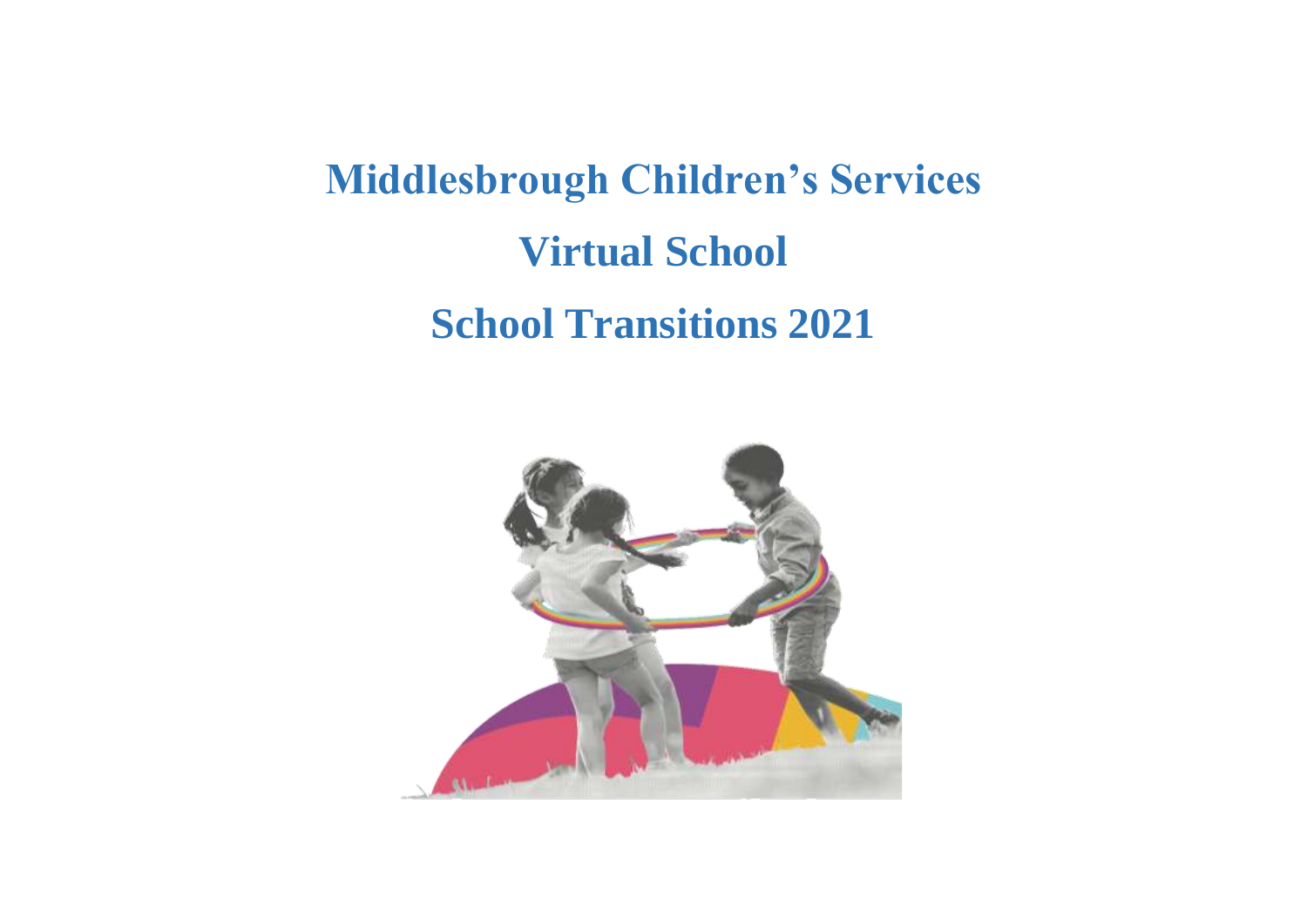### **Introduction**

The PEP process supports pupils at transition points throughout their school journey; this includes transition into care, emergency moves and natural transitions such as starting reception, moving to secondary school or post 16 education.

Middlesbrough children's Services believe that successful transition for looked after children incorporates joint working with foster careers, schools and social workers. Change can often be difficult and often these changes can be even more challenging for looked after children. This is why we aim to begin transition planning at the earliest possible stage to ensure that plans can be put in place and children feel at ease and ready to begin the next part of their educational journey.

The routines and processes in place that support all transitions must be flexible to ensure the needs of individual children are met. Where possible children will need time to become familiar with their new surroundings, at their own pace and with support from their key person. Planning should start 12 months preceding any natural transition point and then be a continuous and evolving process that can be adapted to meet the needs of the individual child. Many activities such as joint meetings between settings and school staff can be on-going throughout the year.

The PEP has a comprehensive action plan for transition planning to meet each child's individual needs.

Our aspiration is that with well supported attachment aware transitions students will engage more successfully in their education, teachers will be more fully informed of prior attainment and future outcomes will improve.

### **EYFS**

Children aged 2+ who attend an educational provision are required to have a Personal Education Plan (PEP) which records both care planning information as well as educational next steps to ensure appropriate progress is made.

Last year;

- 28 children transitioned from nursery to reception
- 6 of those children are now in their forever homes and are no longer looked after
- 3 children had SEN support needs and 0 had an EHCP
- 9 children started reception in schools outside of Middlesbrough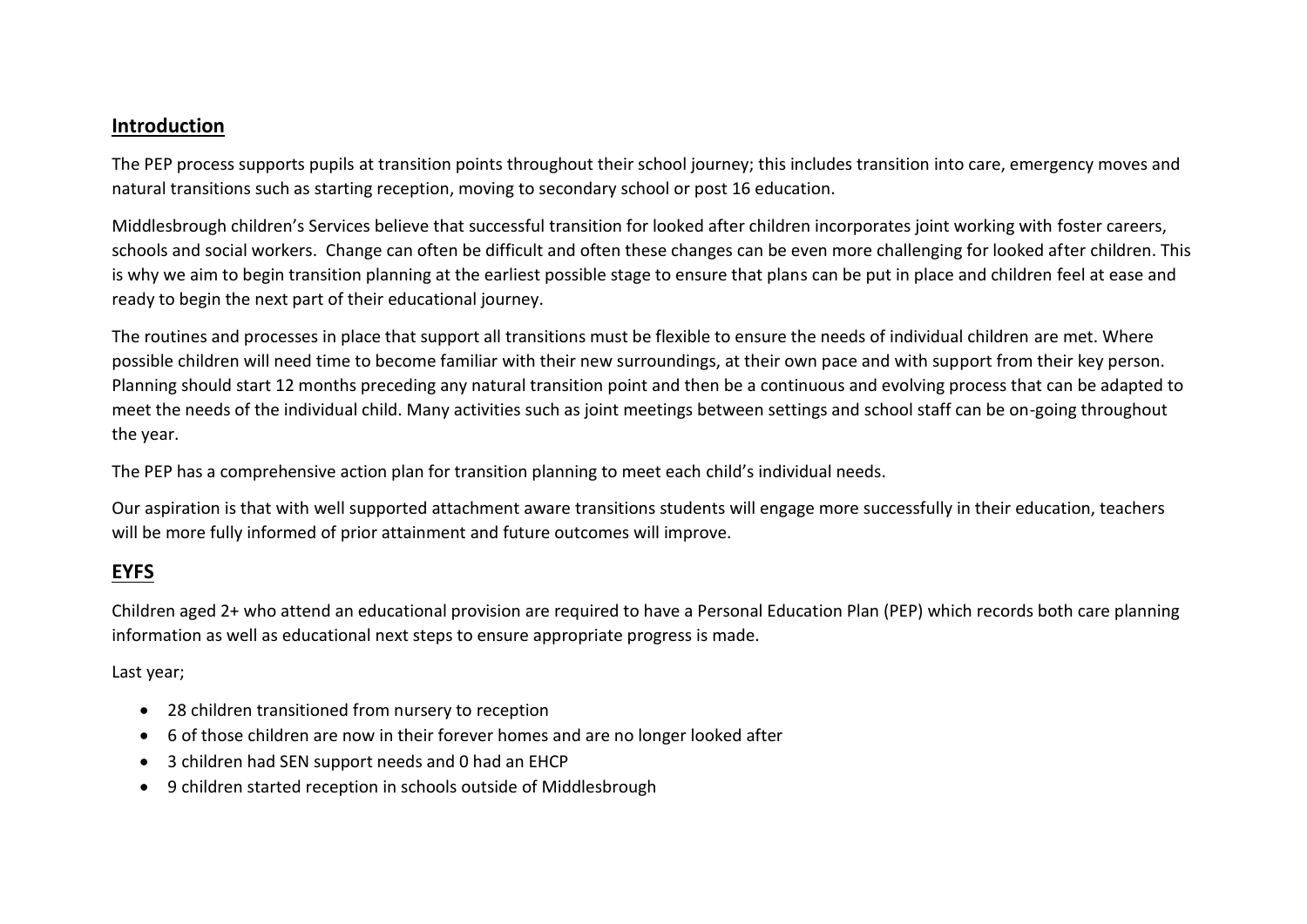### **Primary to Secondary**

The transition to secondary school is a huge step for all children. It is an especially big step for children who are looked after. When a child moves to secondary school they no longer remain in one class all day, but are required to move around the school. Children have to deal with timetables and a wide variety of subjects.

Some common transitional problems for children are as follows:

- 1. When leaving primary school children go from being the oldest to the youngest in their new school.
- 2. From having one teacher in primary school children will have to cope with as many as ten or more teachers with different teaching styles and personalities.
- 3. Secondary school is much bigger and children will go from having one classroom to ten or more.
- 4. There is more homework to be done.
- 5. A larger number of textbooks need to be transported and organised.
- 6. A longer school day.
- 7. Greater competition both academically and in sports and activities.
- 8. Faster pace of teaching
- 9. Having to make new friends this is especially difficult if a child's primary school friends have not moved to the same secondary school.

In order to support year 6 transition all looked after children received £1,000 Pupil Premium Plus to ensure enhanced and bespoke transition arrangements were in place.

Last year:

- 43 children transitioned from primary to secondary
- 7 of those children are now in their forever homes and are no longer looked after
- 12 children had SEN support needs and 10 had an EHCP
- 23 children started secondary in schools outside of Middlesbrough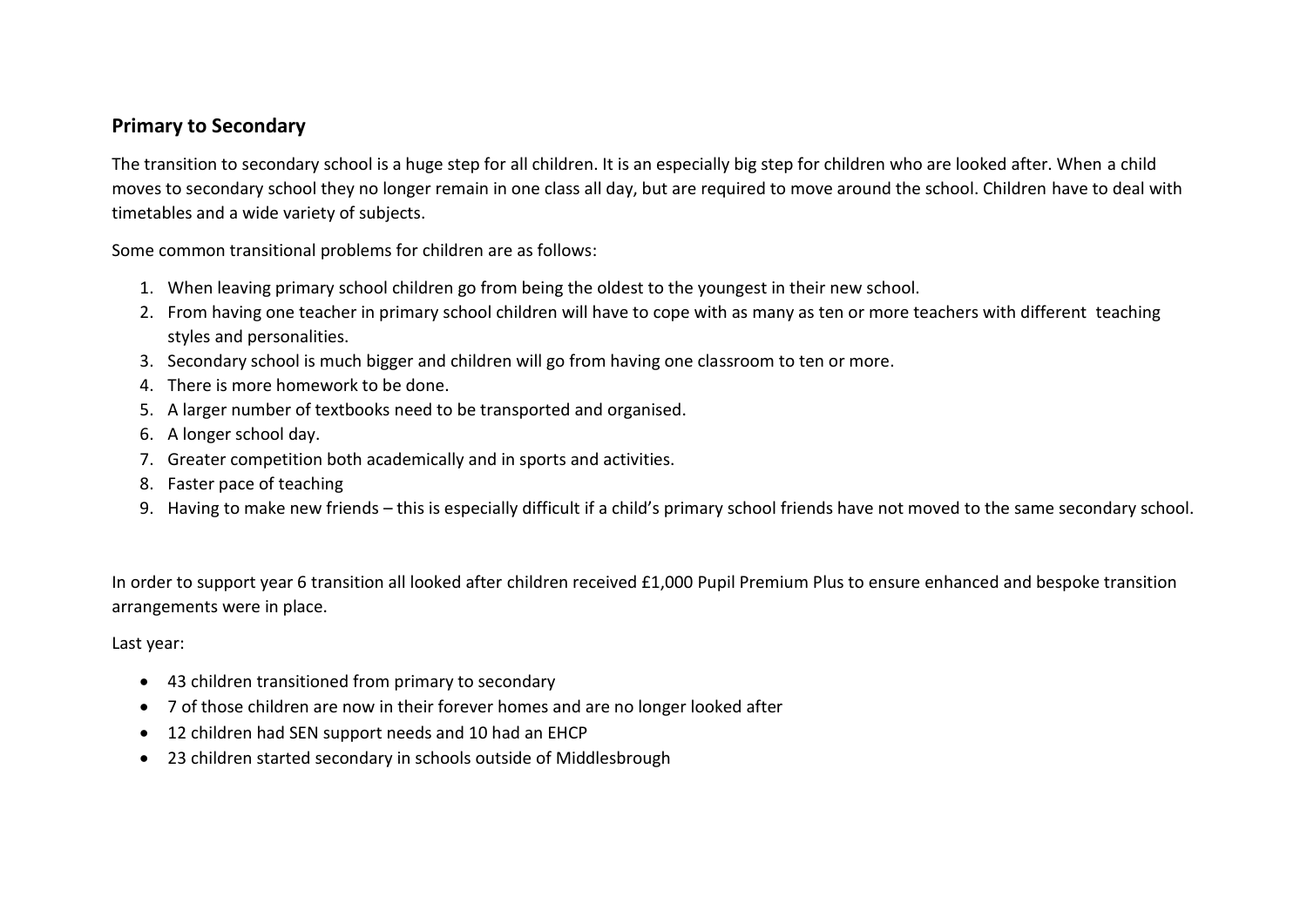### **Post 16**

Young people left school on the last Friday in June. All young people of school leaving age needed to do one of the following:

- stay in full-time education, for example at school, sixth form college or further education college
- start an apprenticeship or traineeship
- spend 20 hours or more a week working or volunteering while also doing part-time education or training

The local authority has a duty to make sure young people are offered a suitable place by the end of September. This is known as the September Guarantee.

Care leavers are eligible for the 16 to 19 Bursary Fund which can help with things like books, travel and equipment.

### Last year;

- 47 children transitioned from secondary to post 16
- 2 of those children are now in their forever homes and are no longer looked after
- 15 children had SEN support needs and 13 had an EHCP
- 38 had an offer of full time education and the other 9 had a training place offer.

September 2021 Education, employment and training figures:

| NEET      | 23% |
|-----------|-----|
| Education | 66% |
|           |     |

Employment 6%

Training 5%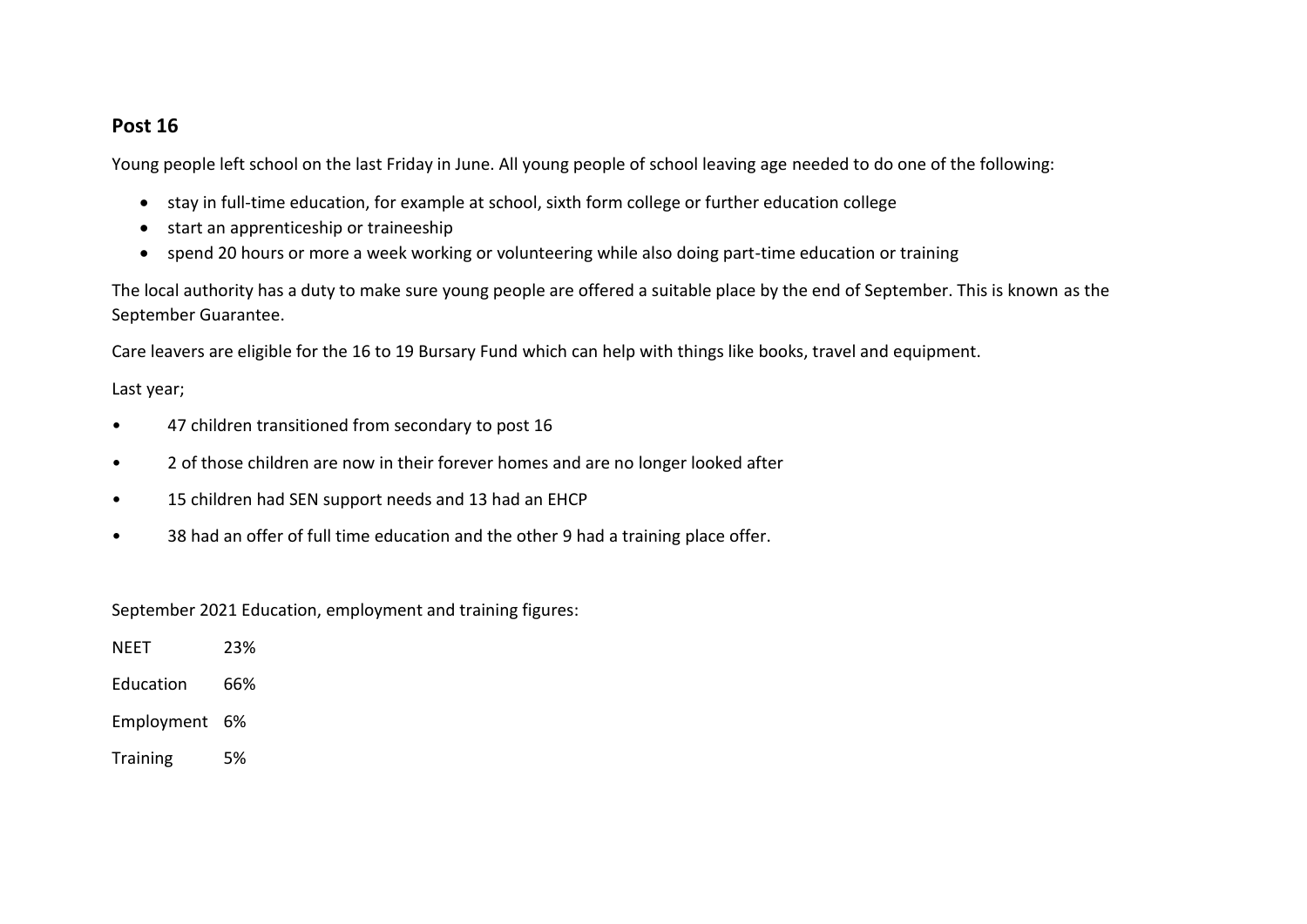## Nursery 1 **Nursery 2** Reception Autumn/summer Autumn term Spring term Summer Term Autumn Term

Before the child is 2 years old the Virtual School will contact Foster Carers / Social Workers to outline admissions and educational entitlement

Identification of child's needs

Support transition into Nursery

The Virtual School team will monitor progress - pupils will receive additional support if required

PEP within first half of the term The Virtual School

will support Foster Carers and Social Workers with identifying appropriate

schools.

Application forms to be submitted by end of October. The Virtual School to support application process where necessary

Virtual School monitor progress and provide additional support if required

National Offer Day Results of School applications sent out.

The Virtual School will contact foster carers regarding places.

The Data Analyst will gather school offer information. Virtual School will offer support where needed e.g. if first choice school place not offered

Virtual School team monitor progress pupils receive additional support if required

The Designated Teacher will be invited to the PEP meeting.

A date for next PEP meeting set.

Data to be collected from the nursery by the Designated Teacher for primary school

The Virtual School will send out transition post card

The Reception PEP should be completed within 6 weeks of the start of the term

The Virtual School team will continue to monitor progress and pupils will receive additional support if required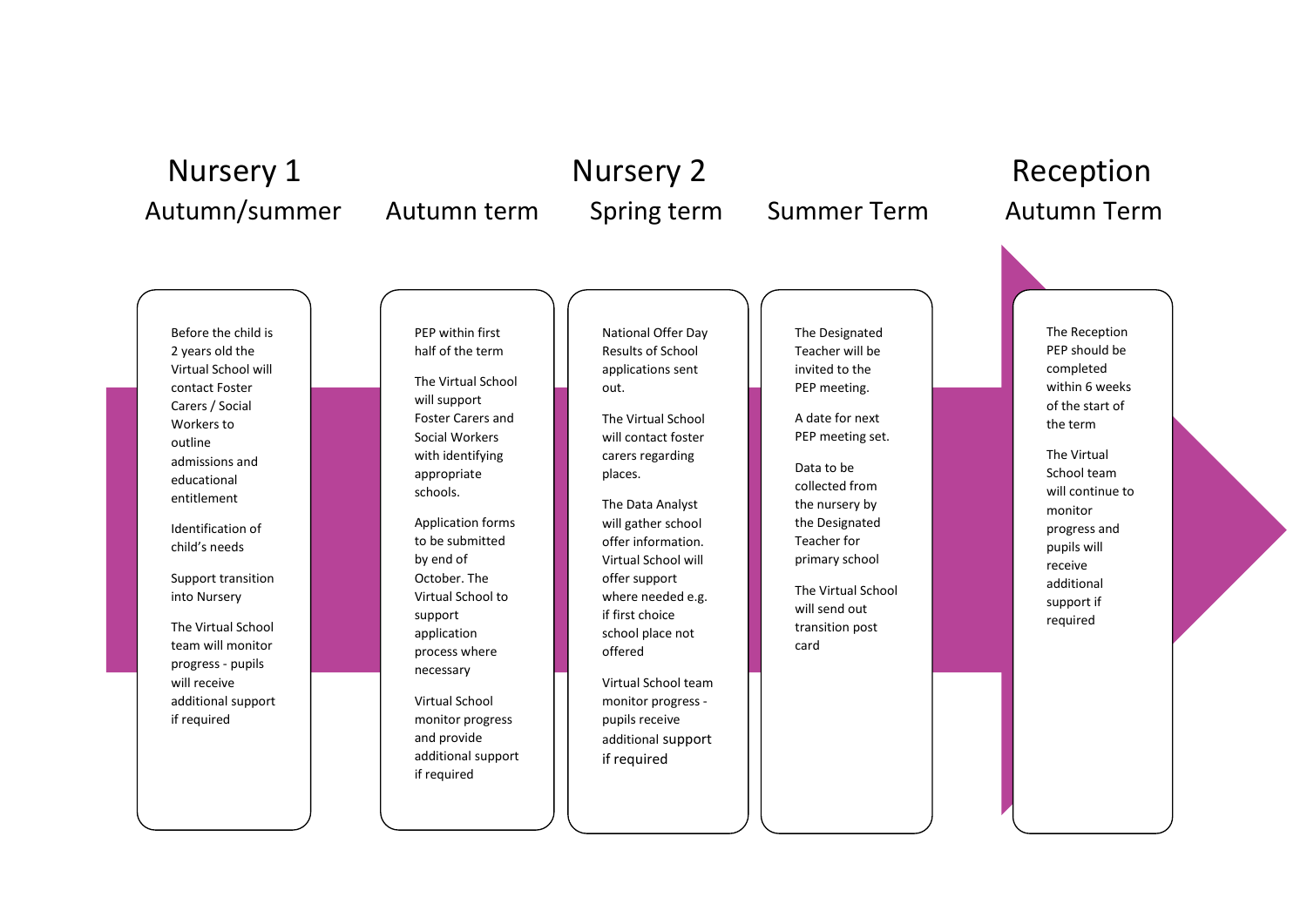